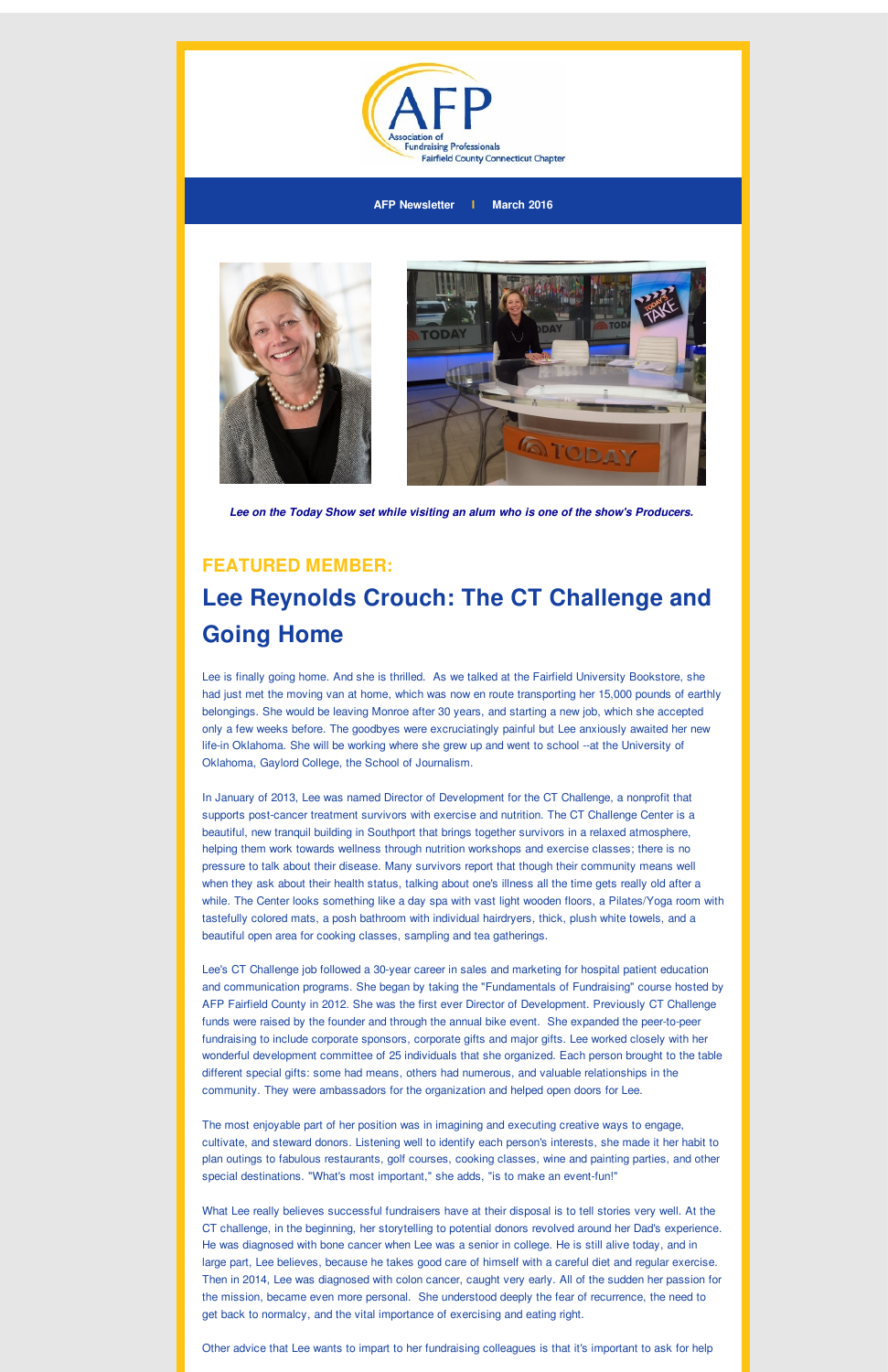and advice on the job when you need it. She recommends calling colleagues and asking questions or seeking feedback whenever the need arises. She believes that AFP Fairfield County has been a huge resource for her "in learning how to do things right." She was a regular at luncheons and attended the annual AFP conferences throughout the country.

Her new position will be as the Director of Development for Gaylord College of Journalism and Mass Communication at the University of Oklahoma in Norman, Oklahoma, where she will cultivate relationships with major and prospective donors. Lee was recruited by the new Dean that she knew previously because of her service on Gaylord College's Board of Visitors. The newly appointed administrators needed someone to share their vision with and tell their story, which focuses on the changes in the fields of journalism and communications. Lee will talk to donors about the College's use of innovative digital technology and its state of the art building. Again, the Board of Visitors will be a key resource for Lee. She will also rely on well-executed individual donor research data, much of which was being conducted in anticipation of her arrival by an outside firm.

Lee's penchant for storytelling will march forward. Again, the account of her life will compel and move her mission at work-this time at her alma mater. Hers is an adventure of the local gal who moved from the easy going south to the exciting and competitive northeast -- and made it! She returned home a shining example of the importance of the education and skills acquired at the University of Oklahoma, School of Journalism.

By Anne Tack

## **Upcoming Events**

### **March 17 Luncheon**

**Maximizing [Philanthropic](http://r20.rs6.net/tn.jsp?f=0016qmd3MBMizw39vfVHDqWChHIDs05tBG_6alwg-6mBcw4sIXXkVKo4sOfIyDV-U54EpG_FDEPDOCxfjwYLr7163nftyIaN8eLLgkXFW7_VAmitgND_t18r4-qmhfw7wdmFnaCz01-q3aU4xSqjsBCW8tWfJWedH1uXvjwzOWVc_UDIJ5IHYytsIzGQdDAN7iQVB1H7ZpXYxFT6tn7IxexD7l7cDajXUuUt-xK0ik2ysNbvMWV7Hdf8iMD2wPEfGAf11ZcL3UgKNKs6M_h7hoh5p9jv7aTKul10zTOPAXi6trXeg2yeyfUs4gKsUdtQpHKV5JgPR5h9v0=&c=&ch=) Impact Through Planned Giving; sponsored by The Donor Motivation Program®**

**Norwalk Inn and Conference Center, Norwalk**

**12:00-1:30 pm - registration/networking opens at 11:30 am**

**\$25 for members, \$45 for non-members. All are welcome.**

**1.5 CFRE credits**



### **March 29 Webinar**

**Five Simple [Strategies](http://r20.rs6.net/tn.jsp?f=0016qmd3MBMizw39vfVHDqWChHIDs05tBG_6alwg-6mBcw4sIXXkVKo4sOfIyDV-U54SY_WuNLyJ0AIPgsGCSfJbiBX4IK_V-zdJwxJ1Uesplwqj0XWLPDyvE6ElsCmboN5wGGgKspIuZcP5nySY9-XCbLmzSmpUV8wGam2jQBAhEWJY7BcPglpPRZwHp5BnZ8gmTLNyj5y8E9mmfs4ktu8AhluSTSvn9ai7ST99l0Hg628o_ANOyFB4Km1Ths_6Ogv7IGYw4PCdQPfi49ORcgUtB1zUc9s0heKIqgaWo1e8NfVQN5teabfUw==&c=&ch=) to Boost Donor Retention, held at Norwalk Community College**

**1:00 - 2:30 pm**





#### **Photos from AFP social networking event at Wilton's Little Pub on February 29th**